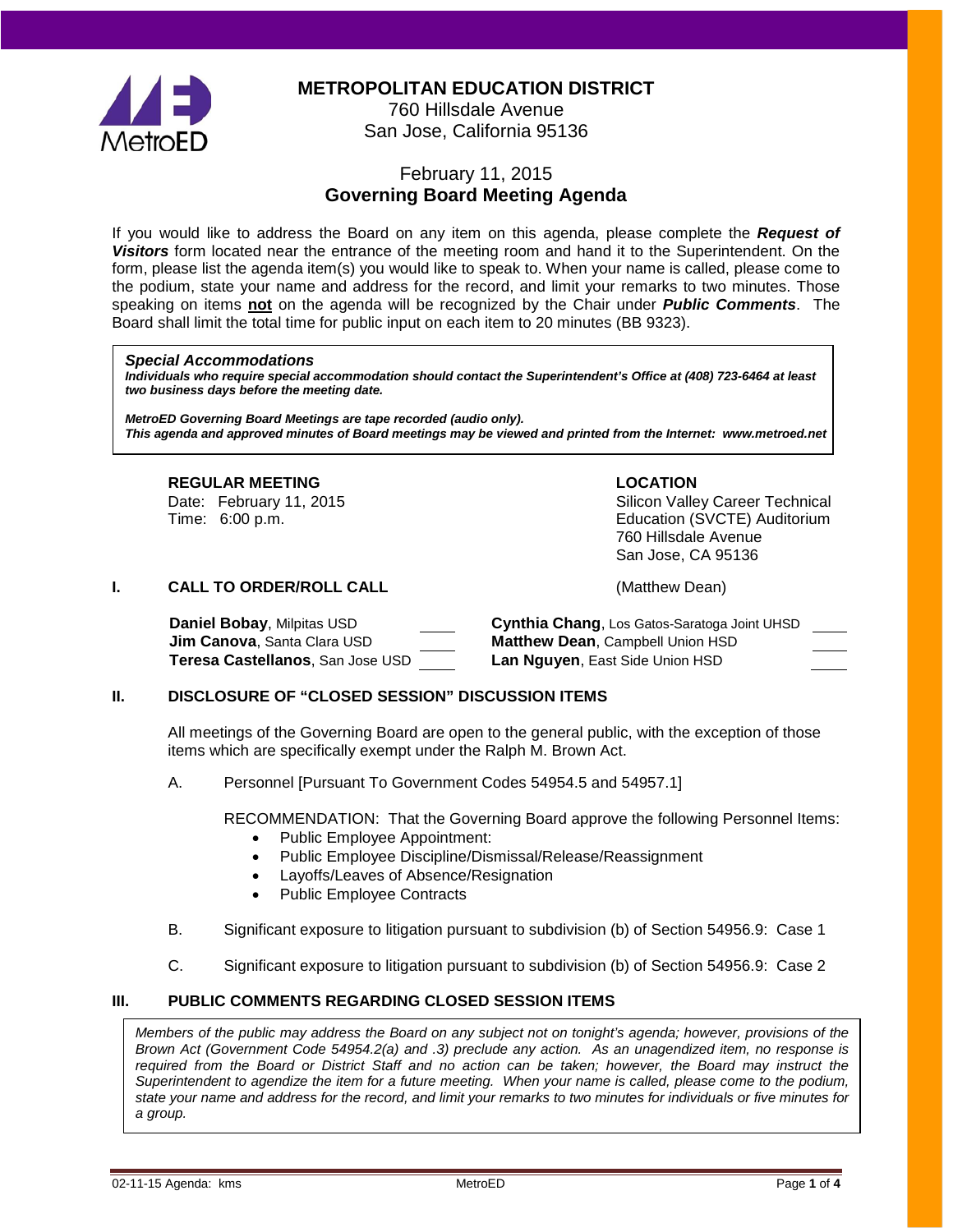## **IV. ADJOURN TO CLOSED SESSION Time: 6:02 p.m.**

- V. REGULAR MEETING<br>Reconvene from Closed Session **Time: 7:00 p.m.**<br>Location: SVCTE Auditorium **Reconvene from Closed Session**
- **VI. REPORT OF CLOSED SESSION ACTIONS CONSTRUCTER (Matthew Dean)**
- **VII. PLEDGE OF ALLEGIANCE** (Student)
- **VIII. ADOPT AGENDA** (Matthew Dean)

## **IX. PUBLIC COMMENTS**

*Members of the public may address the Board on any subject not on tonight's agenda; however, provisions of the Brown Act (Government Code 54954.2(a) and .3) preclude any action. As an unagendized item, no response is required from the Board or District Staff and no action can be taken; however, the Board may instruct the Superintendent to agendize the item for a future meeting. When your name is called, please come to the podium, state your name and address for the record, and limit your remarks to two minutes for individuals or five minutes for a group.*

### **X. STUDENT REPORTS** (5-Minute Limitation) (Matthew Dean)

- A. Silicon Valley Career Technical Education (SVCTE) Student
- B. Silicon Valley Adult Education (SVAE) Student

## **XI. SILICON VALLEY CTE FEATURED PROGRAM** (15-Minute Limitation) (Marianne Cartan)

A. Forensic Sciences

## **XII. SPECIAL ORDER OF BUSINESS** (Alyssa Lynch)

The Superintendent will update the Board on special projects or may request that individuals be allowed to present an item out of order on the agenda to accommodate their schedules.

### **XIII. CONSENT/ACTION CALENDAR (ACTION)**

**All matters listed under the Consent/Action Calendar and marked with an \*asterisk are considered by the Governing Board to be routine and will be enacted in one motion.** There will be no discussion of these items prior to the time the Board considers the motion, unless members of the Board or the Superintendent request specific items to be discussed and/or removed from the Consent Calendar.

\*1. [Approve](http://fbsd.metroed.net/ksmith/Board_Agenda/02-11-15BoardAgenda/Item-01_01-21-15BoardMinutes.pdf) Minutes from the Regular Board Meeting of January 21, 2015

### **BUSINESS AND FINANCIAL FUNCTIONS**

- \*2. [Approve](http://fbsd.metroed.net/ksmith/Board_Agenda/02-11-15BoardAgenda/Item-02.pdf) January Warrants Approval List (Ann Jones)
- \*3. [Approve](http://fbsd.metroed.net/ksmith/Board_Agenda/02-11-15BoardAgenda/Item-03.pdf) Donations Offered to District (Ann Jones)
- \*4. [Approval](http://fbsd.metroed.net/ksmith/Board_Agenda/02-11-15BoardAgenda/Item-04.pdf) of Independent Auditor's Report for Fiscal Year 2013-14 (Alyssa Lynch)
- \*5. [Approve](http://fbsd.metroed.net/ksmith/Board_Agenda/02-11-15BoardAgenda/Item-05.pdf) 2014-15, 2015-16, Schedule of Fees (Ann Jones)
- \*6. [Approve](http://fbsd.metroed.net/ksmith/Board_Agenda/02-11-15BoardAgenda/Item-06.pdf) Resolution #06-02-11-15 Authorizing Designated Management Personnel to Appoint a Representative and Alternate to South Bay Area Schools Insurance Authority (Ann Jones)

**Location: SVCTE, RM 819**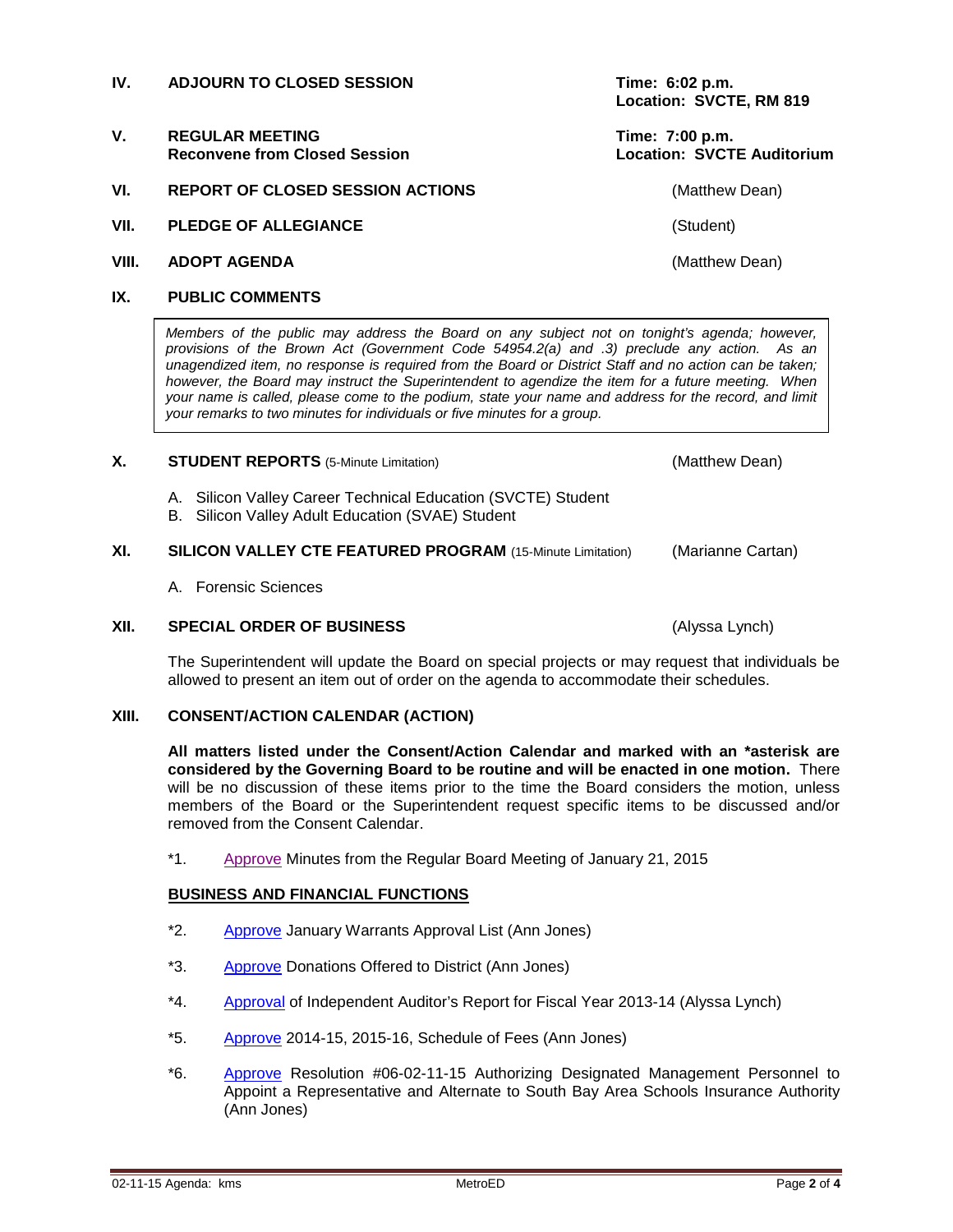- \*7. [Approve](http://fbsd.metroed.net/ksmith/Board_Agenda/02-11-15BoardAgenda/Item-07.pdf) Resolution #07-02-11-15 Authorizing Designated Management Personnel to Sign Orders Drawn Upon the Funds of the District (Ann Jones)
- \*8. [Approve](http://fbsd.metroed.net/ksmith/Board_Agenda/02-11-15BoardAgenda/Item-08.pdf) Resolution #08-02-11-15 Authorizing Designated Management Personnel to Sign Official Electronic Funds Transfer Forms of the District (Ann Jones)
- \*9. [Approve](http://fbsd.metroed.net/ksmith/Board_Agenda/02-11-15BoardAgenda/Item-09.pdf) Resolution #09-02-11-15 Authorizing Designated Management Personnel to Sign Forms and Documents for State School Facilities Program (Ann Jones)
- \*10. [Approve](http://fbsd.metroed.net/ksmith/Board_Agenda/02-11-15BoardAgenda/Item-10.pdf) Resolution #10-02-11-15 Recognizing Adult Education Week (Suzi Glass)
- \*11. [Approve](http://fbsd.metroed.net/ksmith/Board_Agenda/02-11-15BoardAgenda/Item-11.pdf) MetroED Comprehensive School Safety Plan (Scott Hall)

#### **PERSONNEL FUNCTIONS**

\*12. [Approve](http://fbsd.metroed.net/ksmith/Board_Agenda/02-11-15BoardAgenda/Item-12.pdf) Personnel Assignment Orders #2015-08 (Alyssa Lynch)

#### **INSTRUCTIONAL AND STUDENT FUNCTIONS**

- \*13. [Approve](http://fbsd.metroed.net/ksmith/Board_Agenda/02-11-15BoardAgenda/Item-13.pdf) Silicon Valley CTE Fashion Club Fundraising Activity (Marianne Cartan)
- \*14. [Approval](http://fbsd.metroed.net/ksmith/Board_Agenda/02-11-15BoardAgenda/Item-14.pdf) to Promote Two New Courses at Silicon Valley Career Technical Education: Cyber Security and Pharmacy Technology (Marianne Cartan)

**Recommendation: It is recommended the Governing Board approve Consent Calendar items \*1 through \*14.**

**MOTION: \_\_\_\_\_\_\_\_ SECONDED: \_\_\_\_\_\_\_\_ DISCUSSION VOTE: \_\_\_\_\_\_\_\_\_\_**

## **XIV. INFORMATION ITEMS/DISCUSSION ITEMS**

15. [Legislative Update](http://fbsd.metroed.net/ksmith/Board_Agenda/02-11-15BoardAgenda/Item-15.pdf) / Education Code Change for CTE (Alyssa Lynch)

## **XV. ACTION ITEMS AND REPORTS**

#### **BOARD AND ADMINISTRATIVE FUNCTIONS**

- 16. [Approval](http://fbsd.metroed.net/ksmith/Board_Agenda/02-11-15BoardAgenda/Item-16.pdf) of April 15, 2015 as Date for Regular Board Meeting (Alyssa Lynch)
- 17. [Approve](http://fbsd.metroed.net/ksmith/Board_Agenda/02-11-15BoardAgenda/Item-17.pdf) Transitioning to California School Boards Association Agenda Online (Alyssa Lynch)

#### **BUSINESS AND FINANCIAL FUNCTIONS**

None.

#### **PERSONNEL FUNCTIONS**

None.

## **INSTRUCTIONAL AND STUDENT FUNCTIONS**

None.